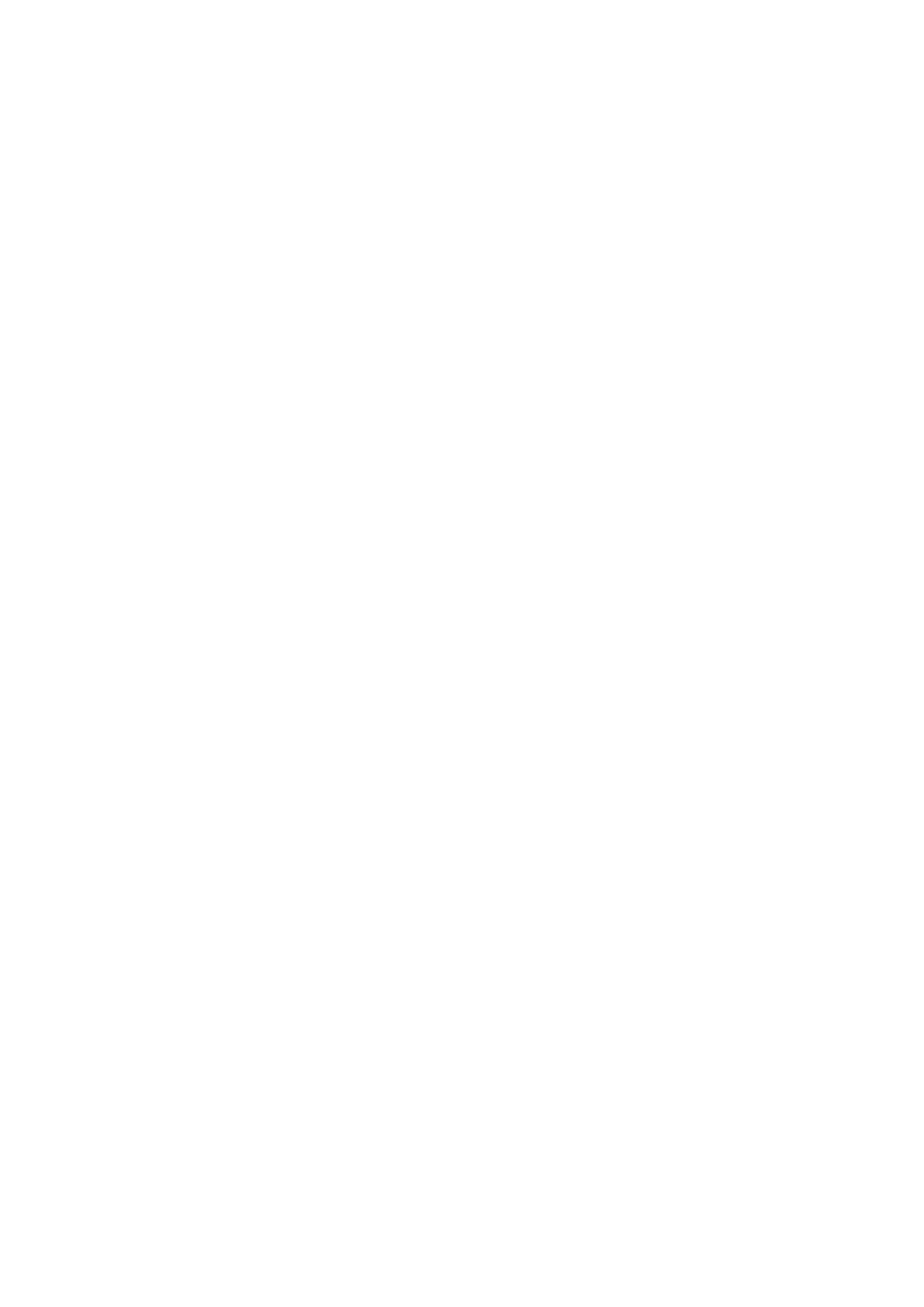## **Fishery Report 2016:** *Dissostichus eleginoides* **Kerguelen Islands, French EEZ (Division 58.5.1)**

## **Introduction to the fishery**

1. This report describes the licensed longline fishery for Patagonian toothfish (*Dissostichus eleginoides*) in the French exclusive economic zone (EEZ) established in 1978 around the Kerguelen Islands in Division 58.5.1.

2. The fishery, targeting *D. eleginoides*, began as a trawl fishery in 1985 but targeting other species between 1979 and 1984 caught small amounts of toothfish as by-catch. Trawling continued to 2001 and intermittently in 2006 and 2010; a longline fishery began in 1992 and continues to the present (Duhamel et al., 2011). The fishery is active throughout the year with the exception of a summer closure period (1 February to either 1 or 15 March) which has been in place since 2004.

3. Within the French EEZs, fishing seasons, catch limits for target and by-catch species, as well as vessel licensing, are allocated by France. The season extends from 1 September to 31 August. French management measures, annually established by TAAF, specific to the EEZ, have restricted the longline fishery to waters outside the 12 n mile zone and no shallower than 500 m.

4. For the 2016 season, a catch limit set by France of 5 300 tonnes was allocated among seven longline vessels.

# **Reported catch**

5. Reported catches of *D. eleginoides* are presented in Table 1. The total catch reported up to end of July 2016 was 3 823 tonnes. The highest reported catch of 7 758 tonnes was recorded in 1992.

6. The average (unstandardised) catch per hook decreased from 0.37 kg/hook in 2000 to 0.18 in 2004 and remained stable at 0.23 kg/hook since 2011.

7. Fishing effort in Division 58.5.1 is widely distributed throughout the French EEZ.

### **Illegal, unreported and unregulated (IUU) fishing**

8. Illegal, unreported and unregulated (IUU) fishing was first detected in this region in 1996 and in some years IUU catches have exceeded legal catches, resulting in total removals exceeding 10 000 tonnes in some seasons.

9. IUU fishing activity was detected in Division 58.5.1 (Kerguelen EEZ) during 2006, with one IUU-listed fishing vessel observed in the division. Two IUU-listed vessels were sighted during 2007 and three IUU-listed vessels were sighted during 2008. One IUU fishing vessel was observed at Lameyne Ridge (on the boundary of the Kerguelen EEZ) during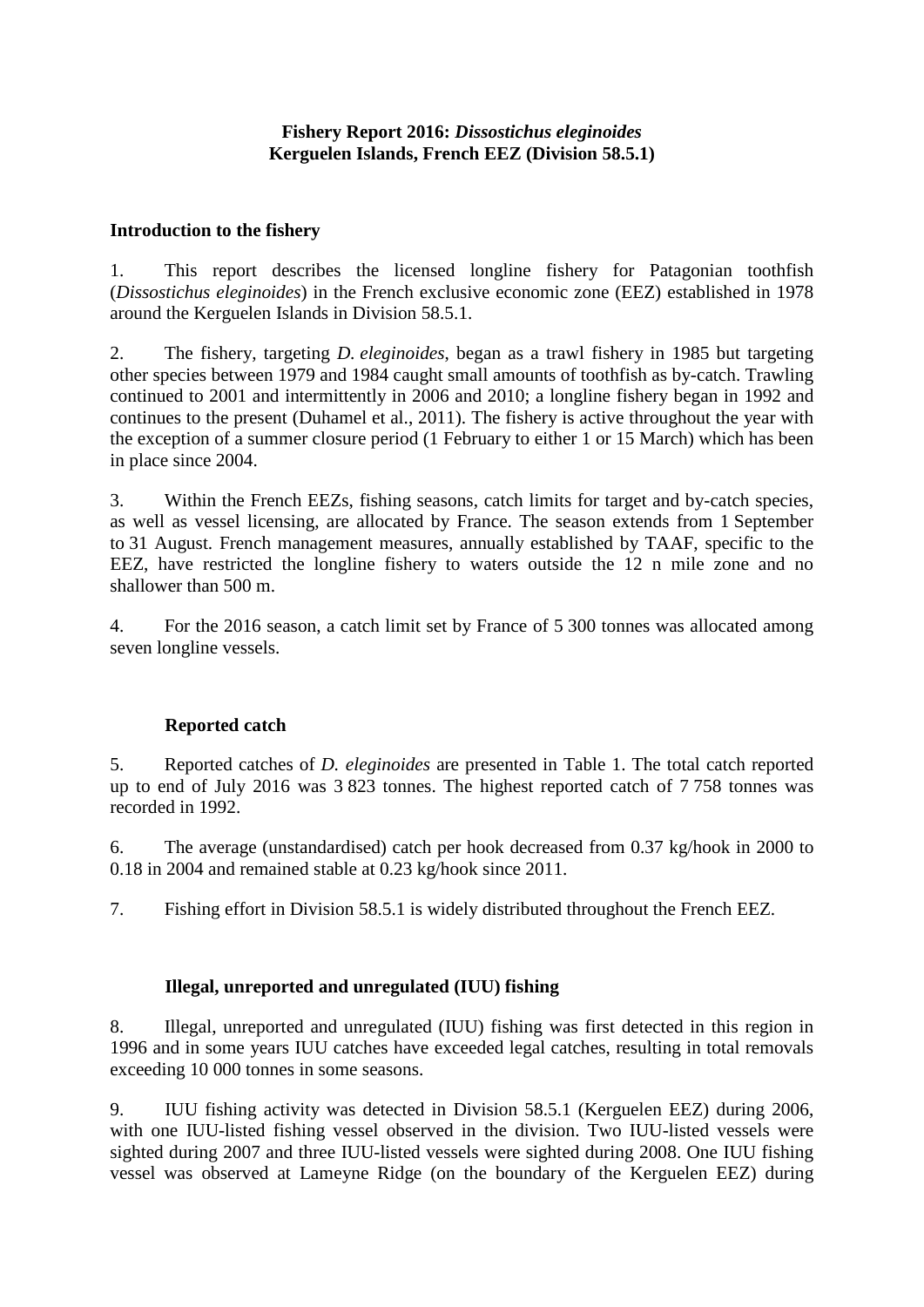winter 2007, and reports from France indicate that IUU activities sometimes occurred here during each year from 2008 to 2012. One IUU-listed fishing vessel was sighted in Division 58.5.1 during 2010, two during 2012 and one during the 2013. No IUU-listed vessels were observed during 2014, 2015 and 2016, however IUU fishing gear was recovered from the region during all three years. Following the recognition of methodological issues in its assessment, no estimates of the IUU catch of *Dissostichus* spp. have been provided since 2011 (SC-CAMLR-XXIX, paragraph 6.5).

| Season | Reported catch (tonnes) | Estimated      |       |                              |
|--------|-------------------------|----------------|-------|------------------------------|
|        | Longline                | Trawl          | Total | <b>IUU</b> catch<br>(tonnes) |
| 1988   | $\overline{0}$          | 892            | 892   |                              |
| 1989   | 0                       | 1311           | 1311  | $\overline{0}$               |
| 1990   | $\theta$                | 1243           | 1243  | $\overline{0}$               |
| 1991   | 26                      | 2982           | 3008  | $\overline{0}$               |
| 1992   | 679                     | 7079           | 7758  | $\overline{0}$               |
| 1993   | 243                     | 3354           | 3597  | $\overline{0}$               |
| 1994   | 749                     | 4632           | 5381  | $\overline{0}$               |
| 1995   | 1467                    | 4129           | 5596  | $\overline{0}$               |
| 1996   | 1233                    | 3478           | 4710  | 833                          |
| 1997   | 1048                    | 4012           | 5059  | 6094                         |
| 1998   | 1747                    | 2967           | 4714  | 7156                         |
| 1999   | 2062                    | 2669           | 4730  | 1237                         |
| 2000   | 3046                    | 3093           | 6139  | 2600                         |
| 2001   | 2593                    | 2153           | 4747  | 4550                         |
| 2002   | 3976                    | 178            | 4154  | 6300                         |
| 2003   | 5291                    | $\overline{0}$ | 5291  | 5518                         |
| 2004   | 5171                    | 0              | 5171  | 536                          |
| 2005   | 5073                    | 0              | 5073  | 268                          |
| 2006   | 4911                    | 245            | 5156  | 144                          |
| 2007   | 5201                    | 0              | 5201  | 451                          |
| 2008   | 4850                    | $\overline{0}$ | 4850  | 720                          |
| 2009   | 5238                    | $\theta$       | 5238  | $\overline{0}$               |
| 2010   | 4915                    | 235            | 5151  | 22                           |
| 2011   | 5235                    | $\overline{0}$ | 5235  | *                            |
| 2012   | 4903                    | 0              | 4903  | *                            |
| 2013   | 5377                    | 0              | 5377  | ∗                            |
| 2014   | 5326                    | 0              | 5326  | ∗                            |
| 2015   | 4392                    | 0              | 4392  | ∗                            |
| 2016** | 3823                    | $\overline{0}$ | 3823  | ∗                            |

| Table 1: | Catch history of <i>Dissostichus eleginoides</i> in the |  |  |                                                   |  |  |  |
|----------|---------------------------------------------------------|--|--|---------------------------------------------------|--|--|--|
|          |                                                         |  |  | French EEZ at Kerguelen Island                    |  |  |  |
|          |                                                         |  |  | (Division 58.5.1) and estimated IUU catch in      |  |  |  |
|          |                                                         |  |  | tonnes. (Source: STATLANT data for past           |  |  |  |
|          |                                                         |  |  | seasons, fine-scale data for the current season.) |  |  |  |

\* Not estimated.

\*\* Data up to end of July 2016.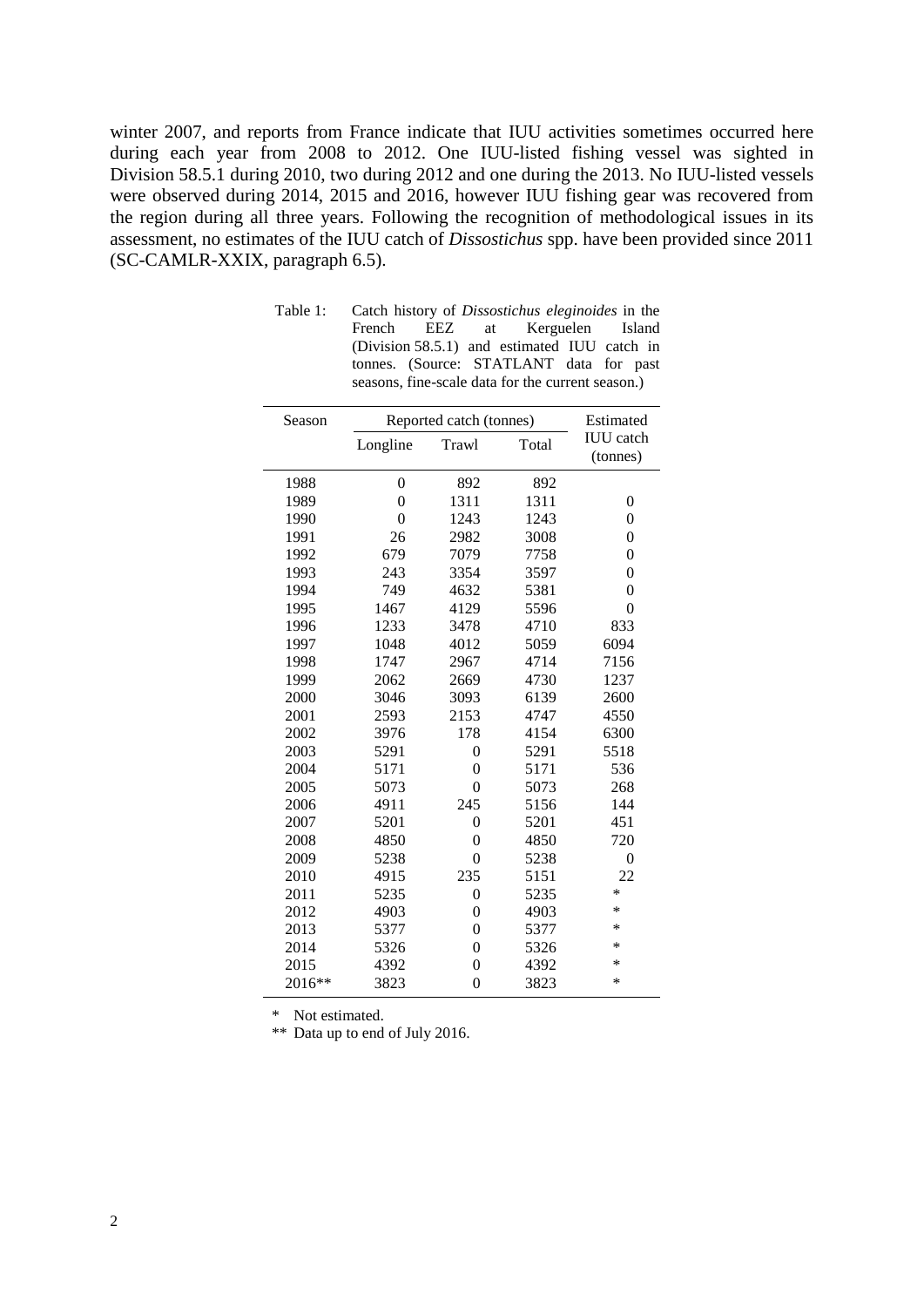### **Data collection**

#### **Biological data**

10. The collection of biological data is conducted as part of the CCAMLR Scheme of International Scientific Observation. In longline fisheries targeting *D. eleginoides*, biological data collection includes representative samples of length, weight, sex and maturity stage as well as collection of otoliths for age determination of the target and most frequently taken by-catch species.

#### **Length distributions of catches**

11. The length-frequency distributions of *D. eleginoides* caught in this fishery from 2007 to 2016 are presented in Figure 1 (only commercial longline considered). The majority of *D. eleginoides* caught by longline range from 50 to 100 cm in length, with a single strong mode for all seasons at approximately 70–80 cm. These length-frequency distributions are unweighted (i.e. they have not been adjusted for factors such as the size of the catches from which they were collected). The interannual variability exhibited in the figure may reflect differences in the fished population but is also likely to reflect changes in the gear used, the number of vessels in the fishery and the spatial and temporal distribution of fishing.



Figure 1: Annual length-frequency distributions of *Dissostichus eleginoides* caught in the French EEZ at the Kerguelen Islands in Division 58.5.1 from 2007 to 2016. The number of hauls from which fish were measured (N) and the number of fish measured (n) in each year are provided.

### **Tagging**

12. Within the French EEZ, vessels are required to tag and release toothfish at a rate of 1 fish per tonne of green weight caught throughout the season.

13. Tagging commenced in 2006 and to date, a total of 44 438 *D. eleginoides* have been tagged in the longline catches in the French EEZ in Division 58.5.1, of which 4 870 have been recaptured (Table 2). Only few tagged fish have been recovered outside the Kerguelen EEZ (16 in the Crozet EEZ). An additional 235 fish, which were tagged in the Australian EEZ at Heard Island (Division 58.5.2), have been recaptured in Division 58.5.1.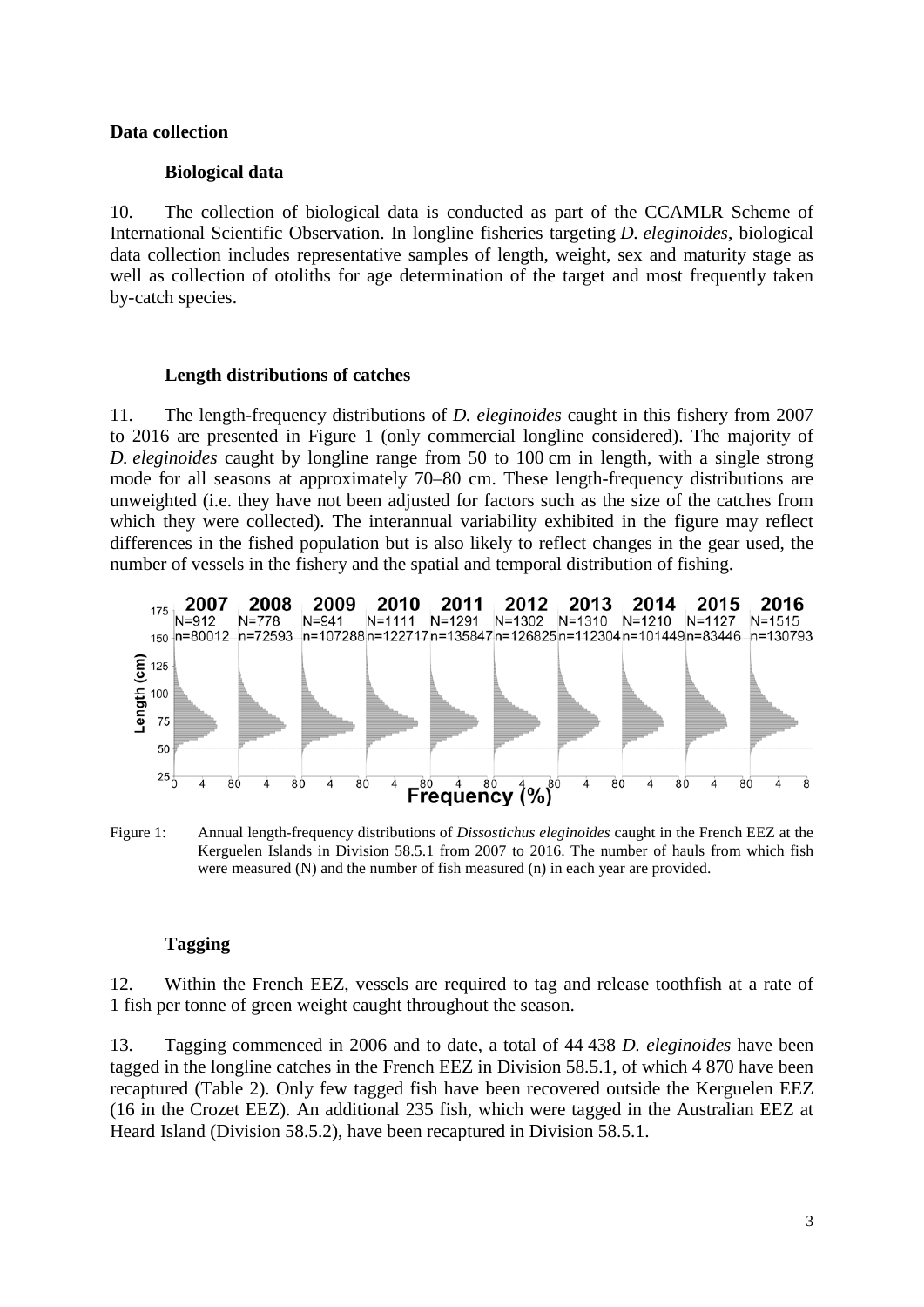| Year  | Tagged | Recaptured |      |      |                |          |      |      |      |                |          |         |       |
|-------|--------|------------|------|------|----------------|----------|------|------|------|----------------|----------|---------|-------|
|       |        | 2006       | 2007 | 2008 | 2009           | 2010     | 2011 | 2012 | 2013 | 2014           | 2015     | $2016*$ | Total |
| 2006  | 414    |            | 4    | 3    | $\overline{4}$ | $\theta$ |      |      | 2    | $\overline{0}$ | $\theta$ | 0       | 16    |
| 2007  | 2263   |            | 24   | 76   | 84             | 73       | 51   | 39   | 29   | 14             | 16       | 6       | 412   |
| 2008  | 2479   |            |      | 18   | 106            | 88       | 84   | 59   | 44   | 28             | 17       | 12      | 456   |
| 2009  | 4521   |            |      |      | 49             | 135      | 155  | 117  | 107  | 59             | 36       | 19      | 677   |
| 2010  | 5015   |            |      |      |                | 30       | 137  | 143  | 130  | 85             | 49       | 44      | 618   |
| 2011  | 5378   |            |      |      |                |          | 43   | 244  | 238  | 154            | 107      | 66      | 852   |
| 2012  | 4987   |            |      |      |                |          |      | 55   | 207  | 180            | 145      | 94      | 681   |
| 2013  | 5608   |            |      |      |                |          |      |      | 63   | 213            | 171      | 116     | 563   |
| 2014  | 5400   |            |      |      |                |          |      |      |      | 44             | 181      | 150     | 375   |
| 2015  | 4503   |            |      |      |                |          |      |      |      |                | 60       | 131     | 191   |
| 2016* | 3870   |            |      |      |                |          |      |      |      |                |          | 29      | 29    |
| Total | 44438  |            |      |      |                |          |      |      |      |                |          |         | 4870  |

Table 2: The number of individuals of *Dissostichus eleginoides* tagged and recaptured in each season in the French EEZ in Division 58.5.1 (\*: incomplete data).

14. The tagging program undertaken by France in its EEZ in Division 58.5.1 has achieved a similar tag-recapture rate to the tagging program undertaken by Australia in Division 58.5.2, which indicates that tagged fish move mainly short distances, but some fish make longer forays around the slope, as well as long-distance movements outside the division. Fish from the tagging program at Heard Island (Division 58.5.2) have also shown movement of sub-adult/adult fish between zones (Heard to Kerguelen and also Crozet), but the proportion of exchange between stocks is relatively small (Williams et al., 2002; WG-FSA-07/48 Rev. 1).

# **Life-history parameters**

### **Data collection**

15. The life history of *D. eleginoides* is characterised by slow growth, low fecundity and late maturity. *Dissostichus eleginoides* appear to have protracted spawning periods, taking place mainly in winter, but which may start as early as late autumn and extend into spring. The areas that are considered to be the most likely spawning grounds for *D. eleginoides* at Kerguelen Islands are the western deep sectors, including Skiff Bank.

16. *Dissostichus eleginoides* occur throughout the Kerguelen Islands shelf, from shallow waters (<10 m) to depths of at least 2 000 m. As fish grow, they move to deeper water and are recruited to the trawl fishery on the shelf slopes at the start of the fishery and subsequently to the longline fishery in deeper waters. On the Kerguelen Plateau (Divisions 58.5.1 and 58.5.2), a general east–west deep-sea movement of adult fish occurs and spawning is restricted to the westerly zone during the early winter (Lord et al., 2006).

# **Parameter estimates**

17. There are no specific recent life-history parameters for *D. eleginoides* in the French EEZ. However, the metapopulation of the Indian Ocean sector has been validated by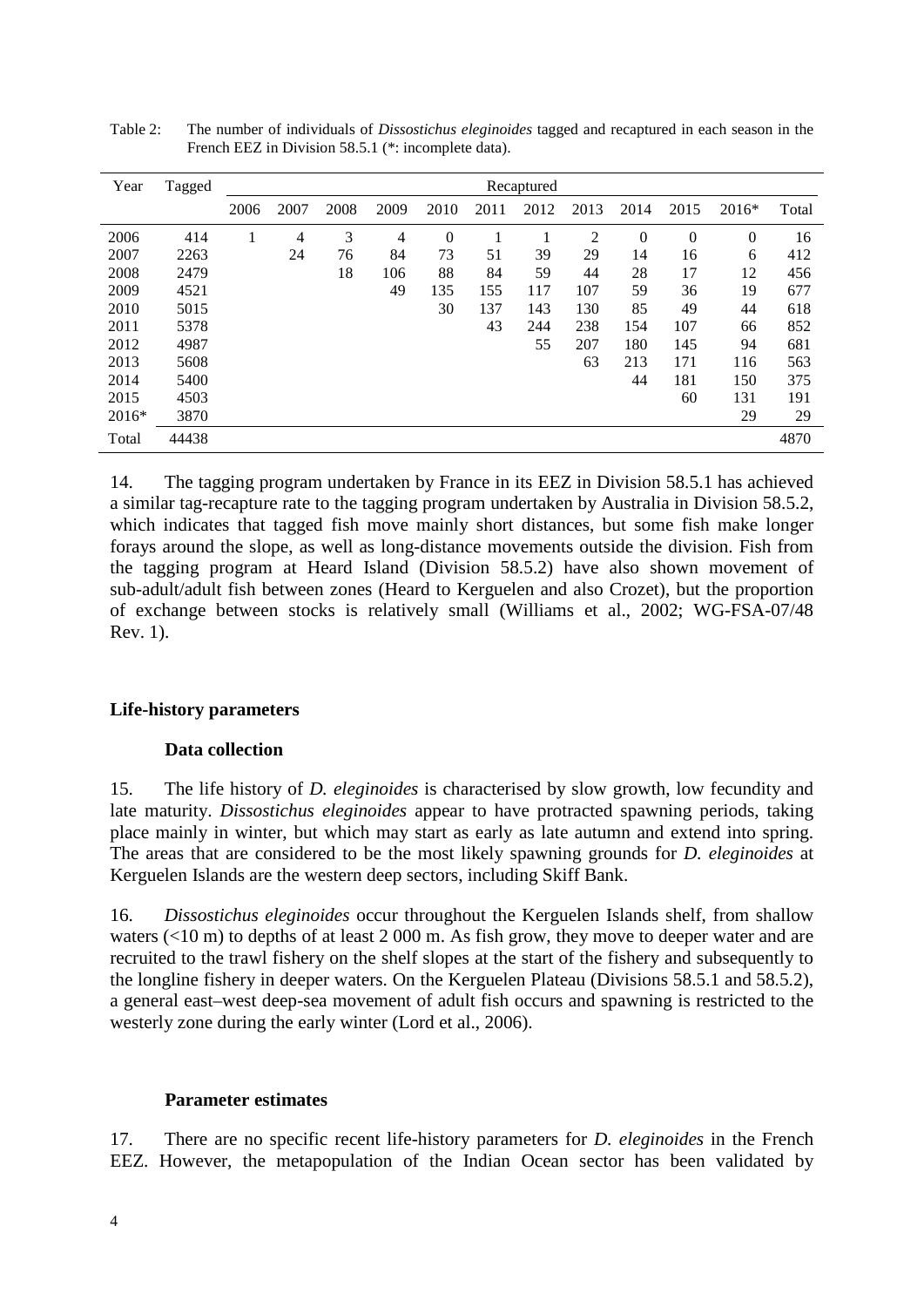Appleyard et al. (2004) and thus it is likely that the parameters used in the stock assessment for Heard Island, such as growth rate and natural mortality, would be valid for the stock in Division 58.5.1. Age-specific data from Kerguelen otolith sampling are available since 2015.

## **Stock assessment status**

18. Three biomass survey cruises (named POKER 1, 2 and 3) have been conducted during 2006 (Duhamel and Hautecoeur, 2009), 2010 and 2013 (see WG-FSA-14/07) respectively to estimate biomass and recruitment of *D. eleginoides* on the whole shelf and surrounding banks (100–1 000 m). Such cruises are planned to be conducted again in the future.

19. Cooperative work between France and Australia on analyses of catch, effort and other data (survey, tagging) to be used to progress understanding of fish stocks and fishery dynamics for Divisions 58.5.1 and 58.5.2 is ongoing (see WG-SAM-11/20, WG-SAM-15/37).

20. The results of biomass surveys have been included in a CASAL stock assessment model (WG-FSA-11/28, 12/09, 14/36 Rev. 1 and 15/68).

21. WG-FSA-16/54 presented an updated stock assessment of *D. eleginoides* at Kerguelen Islands (Division 58.5.1 inside the French EEZ), which included new von Bertalanffy growth parameters and catch-at-age data, a new tag shedding rate parameter and the inclusion of estimated removals due to depredation.

22. The Working Group congratulated the authors on the continued development of the model and noted that the recommendations arising from WG-FSA-15 had been incorporated in the current assessment model. The Working Group also noted that age readings by Ifremer (France) and CEFAS (UK) had shown a lag of one year in length-at-age trends. The Working Group recommended direct age comparisons between laboratories to evaluate the reason for this lag.

23. No new information was available on the state of fish stocks in Division 58.5.1 outside areas of national jurisdiction and thus the prohibition of directed fishing for *D. eleginoides*, described in CM 32-13, shall remain in force for 2017.

# **By-catch of fish and invertebrates**

# **Fish by-catch**

24. Catch limits for by-catch (macrourids, rajids and other species) inside the French EEZ are set by France. Primary by-catch species from the longline fishery in the French EEZ in Division 58.5.1 are the macrourid *Macrourus carinatus*, rajid skates (*Bathyraja irrasa* and *Bathyraja eatonii*) and blue antimora (*Antimora rostrata*). The latter species is fully discarded, while the others are partly or totally retained. The spatial distribution of by-catch indicates specific areas of higher catch rates that differed between species (WG-FSA-10/34).

25. The catch histories for by-catch species since 2005 are provided in Table 3.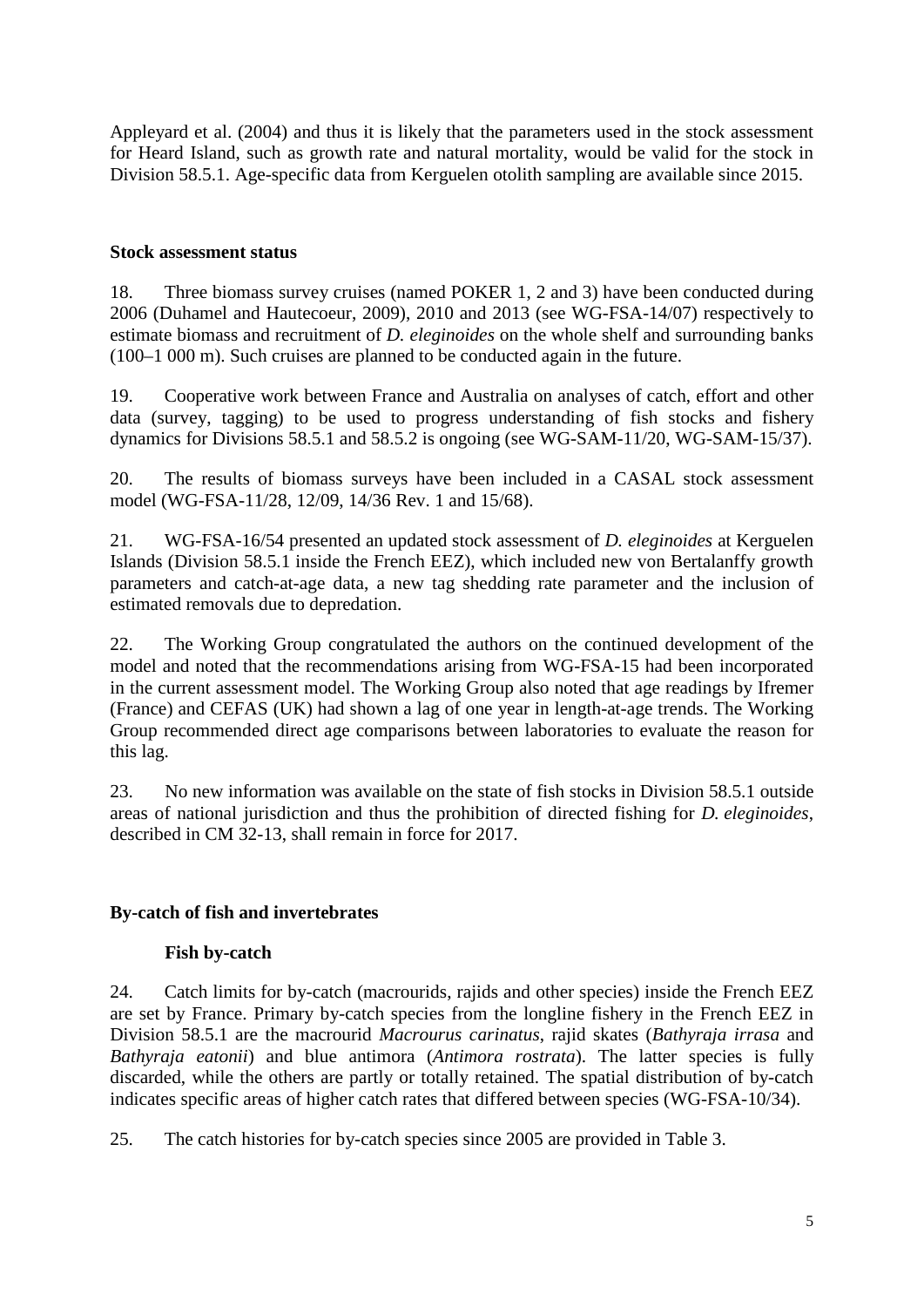Table 3: Catch history for by-catch species (macrourids, rajids and *Antimora rostrata*) taken in the fishery for *Dissostichus eleginoides* in the French EEZ in Division 58.5.1. (Source: fine-scale data.) (2016: partial data, to end July 2016.)

| Season | <b>Macrourids</b>             |                               | Rajids                   | Antimora rostrata          |  |
|--------|-------------------------------|-------------------------------|--------------------------|----------------------------|--|
|        | Reported<br>catch<br>(tonnes) | Reported<br>catch<br>(tonnes) | Number<br>released alive | Reported catch<br>(tonnes) |  |
| 2005   | 779                           | 974                           |                          | 47                         |  |
| 2006   | 686                           | 597                           |                          | 54                         |  |
| 2007   | 782                           | 546                           | 1954                     | 56                         |  |
| 2008   | 816                           | 376                           | 3593                     | 68                         |  |
| 2009   | 957                           | 415                           | 3432                     | 45                         |  |
| 2010   | 887                           | 456                           | $\mathfrak{D}$           | 58                         |  |
| 2011   | 860                           | 437                           | 535                      | 52                         |  |
| 2012   | 690                           | 433                           | 15878                    | 26                         |  |
| 2013   | 728                           | 308                           | 12455                    | 67                         |  |
| 2014   | 750                           | 68                            | 39727                    | 72                         |  |
| 2015   | 605                           | 9                             | 33641                    | 69                         |  |
| 2016   | 510                           | 10                            | 40787                    | 41                         |  |

#### **Assessments of impact on affected populations**

26. No stock assessments of individual by-catch species are presently undertaken, but biomass of a part of the stocks is now available from the biomass surveys (POKER 1, 2, 3) and could help in the future.

#### **Mitigation measures**

27. WG-FSA recommended that, where possible, areas with high by-catch rates should be avoided, particularly those shown in WG-FSA-09/43. A plan of action to avoid highconcentration areas of by-catch has been proposed to the longliners during 2010 and results will be further analysed. The requirement for rajids to be 'cut-off' at the surface has been in force since 2014.

#### **Incidental mortality of seabirds and marine mammals**

#### **Incidental mortality**

28. CCAMLR mitigation measures are in force in the French EEZ. A summary of the historic bird mortality by longline in the French EEZ in Division 58.5.1 since 2007 is presented in Table 4. The three most common species injured or killed in the fishery were white-chinned petrel (*Procellaria aequinoctialis*), grey petrel (*P. cinerea*) and northern giant petrel (*Macronectes halli*). Night-setting requirements have been highly effective in removing the previously high levels of albatross mortality.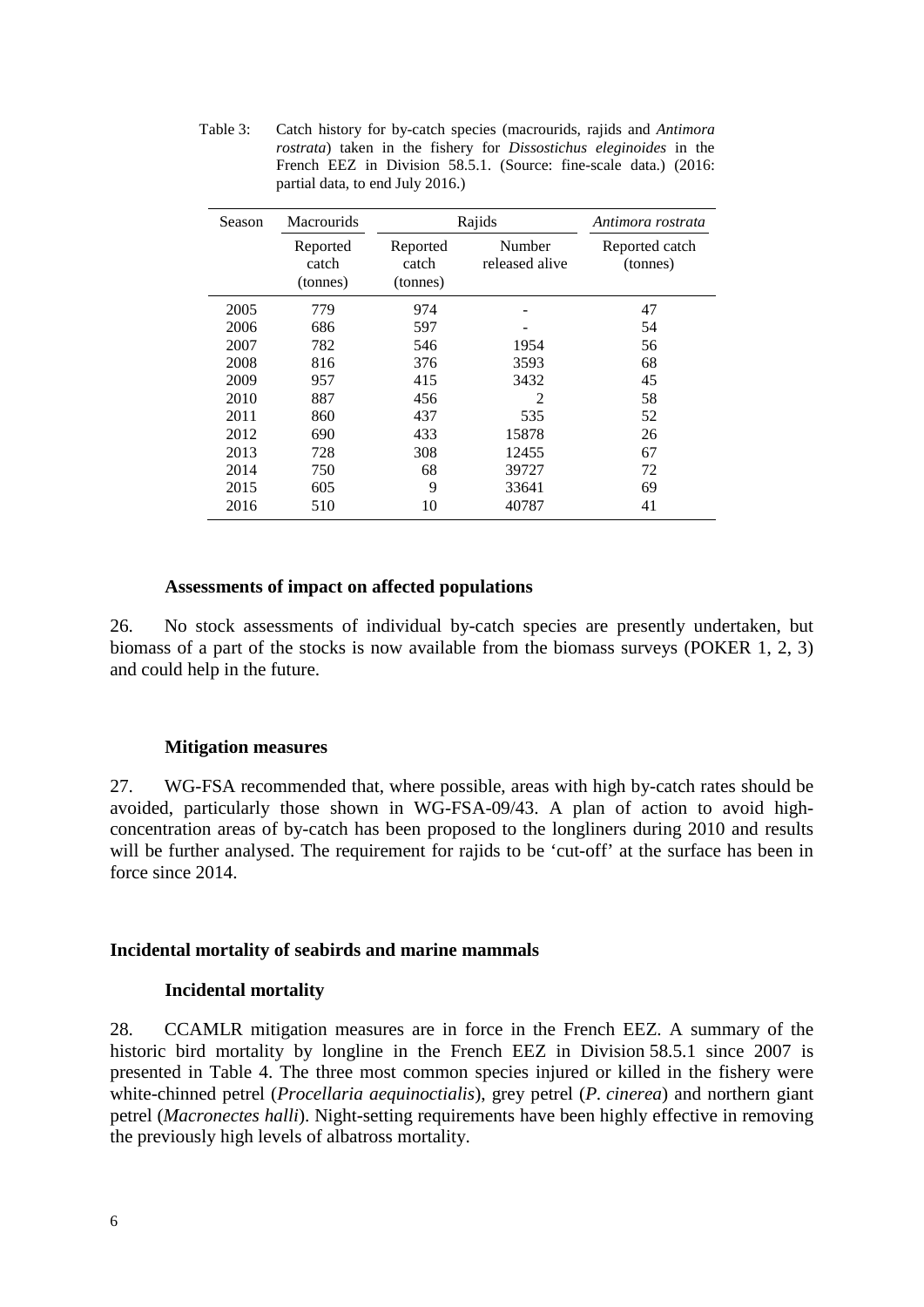| Season | Procellaria<br>aequinoctialis | Procellaria<br>cinerea | <i>Macronectes</i><br>halli |
|--------|-------------------------------|------------------------|-----------------------------|
| 2007   | 59                            | 10                     |                             |
| 2008   | 271                           | 15                     |                             |
| 2009   | 111                           | 6                      | $\mathcal{D}_{\mathcal{L}}$ |
| 2010   | 63                            | 15                     | 6                           |
| 2011   | 49                            | 8                      | 10                          |
| 2012   | 41                            |                        |                             |
| 2013   | 18                            | 2                      | 6                           |
| 2014   |                               |                        | 2                           |
| 2015   | 9                             | 3                      |                             |
| 2016   |                               |                        |                             |

Table 4: Number of birds killed and injured in the longline fishery in the French EEZ in Division 58.5.1.

29. In 2016, there were 19 bird mortalities observed inside the French EEZ in Division 58.5.1, seven of which were *P. aequinoctialis*, seven were *P. cinerea* and five were *M. halli* (Table 4).

30. The level of risk of incidental mortality of birds in Division 58.5.1 is category 5 (high) (SC-CAMLR-XXX, Annex 8, paragraph 8.1).

31. There have been no reports of incidental mortalities of mammals since 2007.

#### **Mitigation measures**

32. The requirements of CM 25-02 'Minimisation of the incidental mortality of birds in the course of longline fishing or longline fishing research in the Convention Area' apply to this fishery. France has applied the CCAMLR mitigation measures for the last three seasons and these will continue for the upcoming fishing season.

- 33. Additional measures will also be applied (WG-IMAF-11/10 Rev. 1), including:
	- (i) changes to the bird exclusion device to ensure it is effective in all weather conditions
	- (ii) closure of fishing areas and quota allocation reduction to vessels that have high by-catch rates
	- (iii) education and training will be strengthened by regular meetings between TAAF and fishing masters of vessels with high by-catch
	- (iv) data will continue to be collected and submitted using CCAMLR standard methods and forms
	- (v) a demographic study on the white-chinned petrel will be undertaken at Kerguelen Islands, as well as the continued population counts of white-chinned petrels on the Kerguelen archipelago.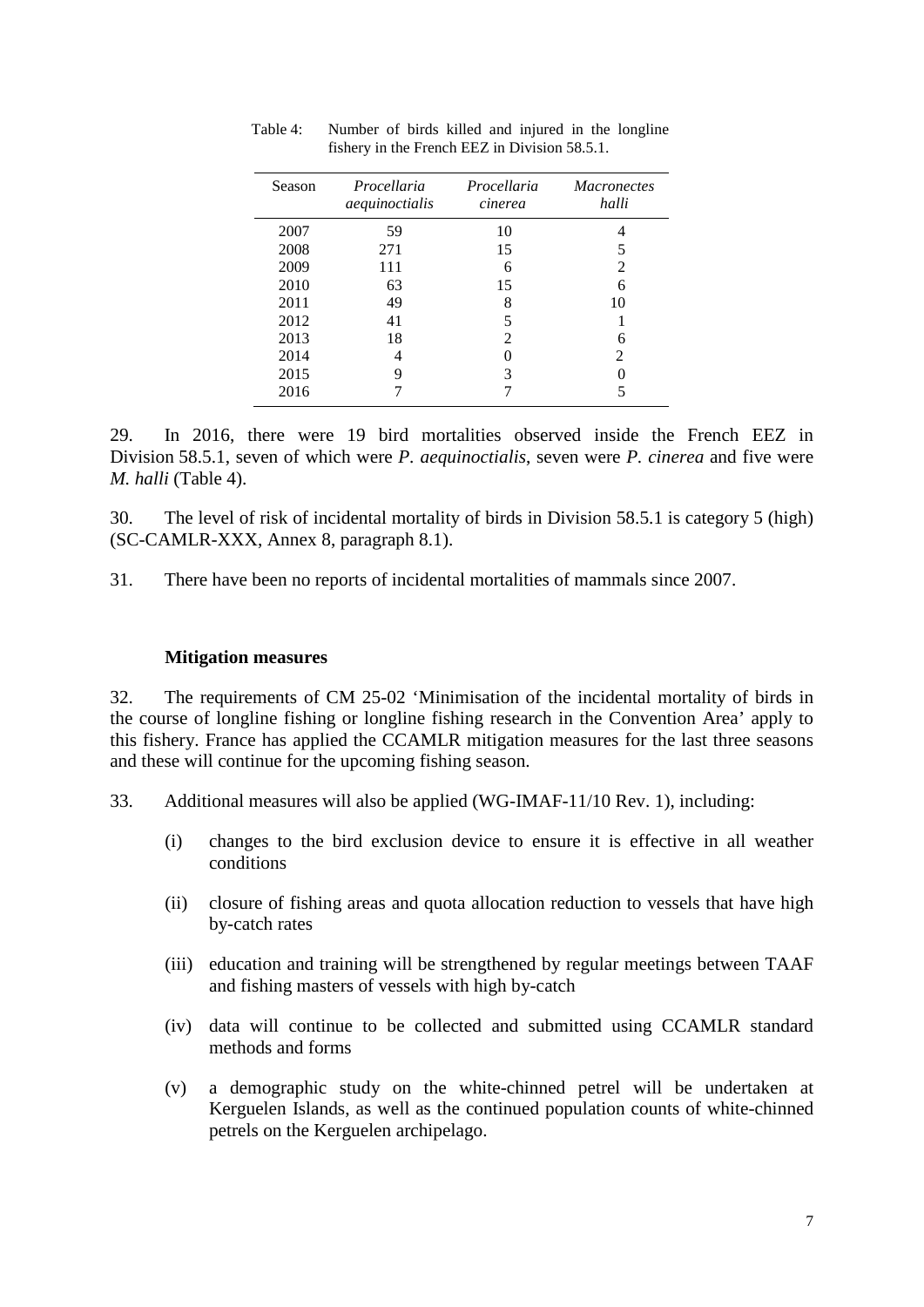## **Ecosystem implications and effects**

34. There is no formal evaluation available for this fishery, but fishery observers collect information about benthic taxa, including those considered as vulnerable marine ecosystem (VME) taxa.

## **Current management advice and conservation measures**

35. In addition to those CCAMLR conservation measures that are applied in this fishery, various national conservation and fisheries enforcement measures are applicable, such as:

- annual fishing season closure (February and half of March)
- annual catch limit and limitation on the number of longline vessels allowed to operate in the fishery (seven)
- allocation of fishing effort permitting not more than one longliner simultaneously per  $0.5^{\circ}$  latitude  $\times$  1° longitude rectangle
- obligatory vessel logbooks
- one French observer on board each licensed vessel
- minimum fishing depth limit of 500 m
- minimum legal size limit for *D. eleginoides* of 60 cm
- mitigation measures for the reduction of bird mortality
- a single catch landings site at Réunion Island
- unless retained for commercial processing, all skates are to be released alive
- mandatory port inspection.

36. The limits in force and the advice of WG-FSA to the Scientific Committee for the forthcoming season are:

- (i) WG-FSA-16 agreed that the catch limit set by France of 5050 tonnes in 2016/17 was consistent with the CCAMLR decision rules in the model runs presented.
- (ii) no new information was available on the state of fish stocks in Division 58.5.1 outside areas of national jurisdiction and thus the prohibition of directed fishing for *D. eleginoides*, described in CM 32-02, shall remain in force for 2016/17
- (iii) direct age comparisons between laboratories for *D. eleginoides* in Division 58.5.1 (French EEZ) to improve the stock assessment for this area
- (iv) France is to continue its tagging program in Division 58.5.1